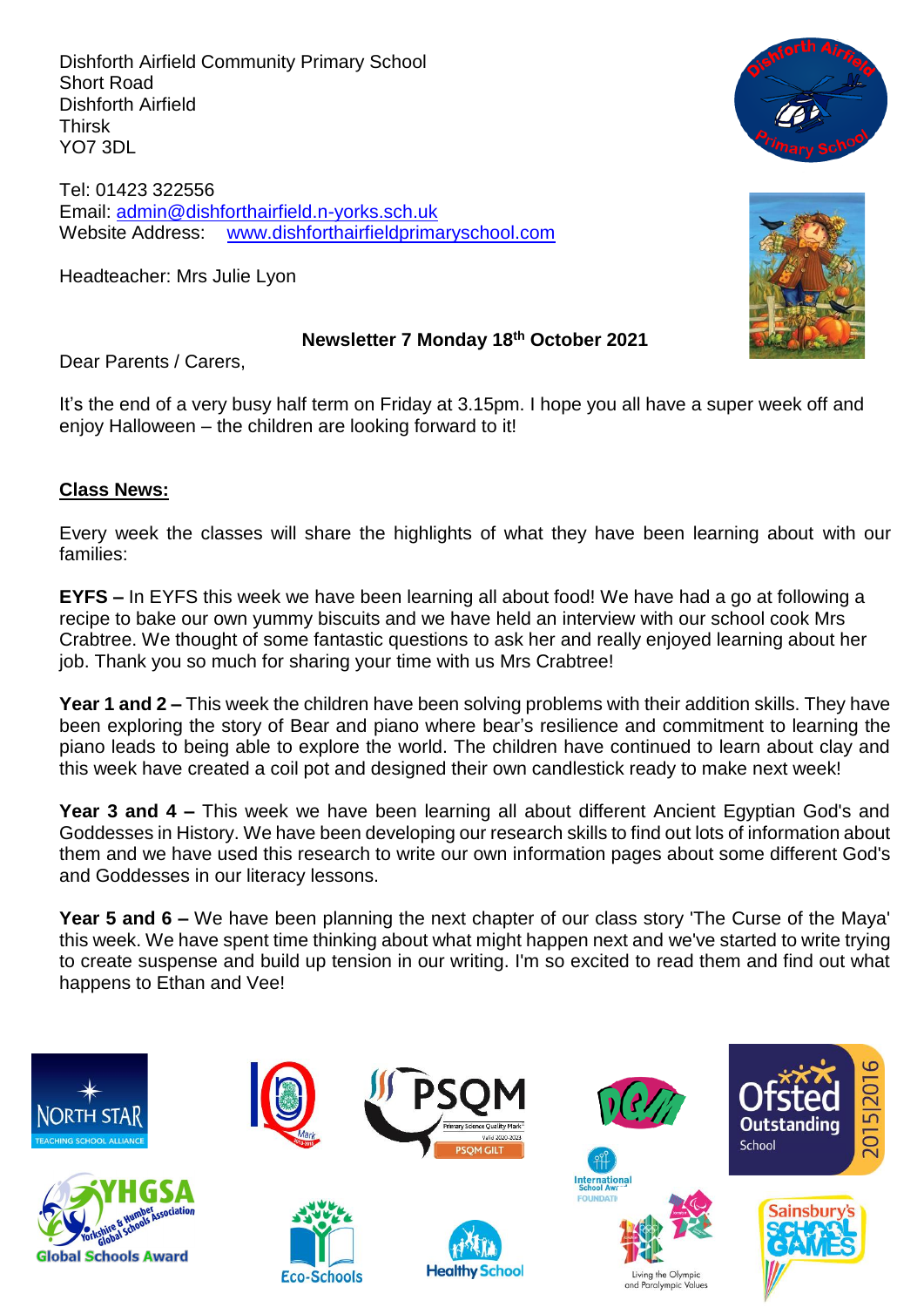# **Clubs**

No teacher led clubs will run this week due to parents evening, however Sporting Start club will still run tomorrow.

# **Forest Schools after half-term – Year 5 and 6 children**

After half term from Monday 1<sup>st</sup> November, Year 5 and 6 children will be taking part in Forest Schools every Monday morning.

Forest School is an inspiring process which is a specialised approach that aims to develop confidence and self-esteem through hands-on learning outside.

Please can children bring into school a waterproof coat, tracksuit bottoms and trainers / wellies – something that you don't mind getting wet and dirty!!



Parents are welcome to join us for this celebration in the school hall.



This year for Harvest, we will be supporting Ripon Community House Food Support as chosen by our School Council. Food support provides emergency parcels for people in crisis in Ripon, Boroughbridge and the surrounding villages. If you would like to donate dried goods, tinned food or long life milk then please can you send them into school by Monday 18<sup>th</sup> October – there will be a box near the front entrance. Thank you.

# **School Photographs**

**Harvest Festival**

Please can any school photograph orders be completed online or returned to school by Thursday 21st October to avoid any late order fees.





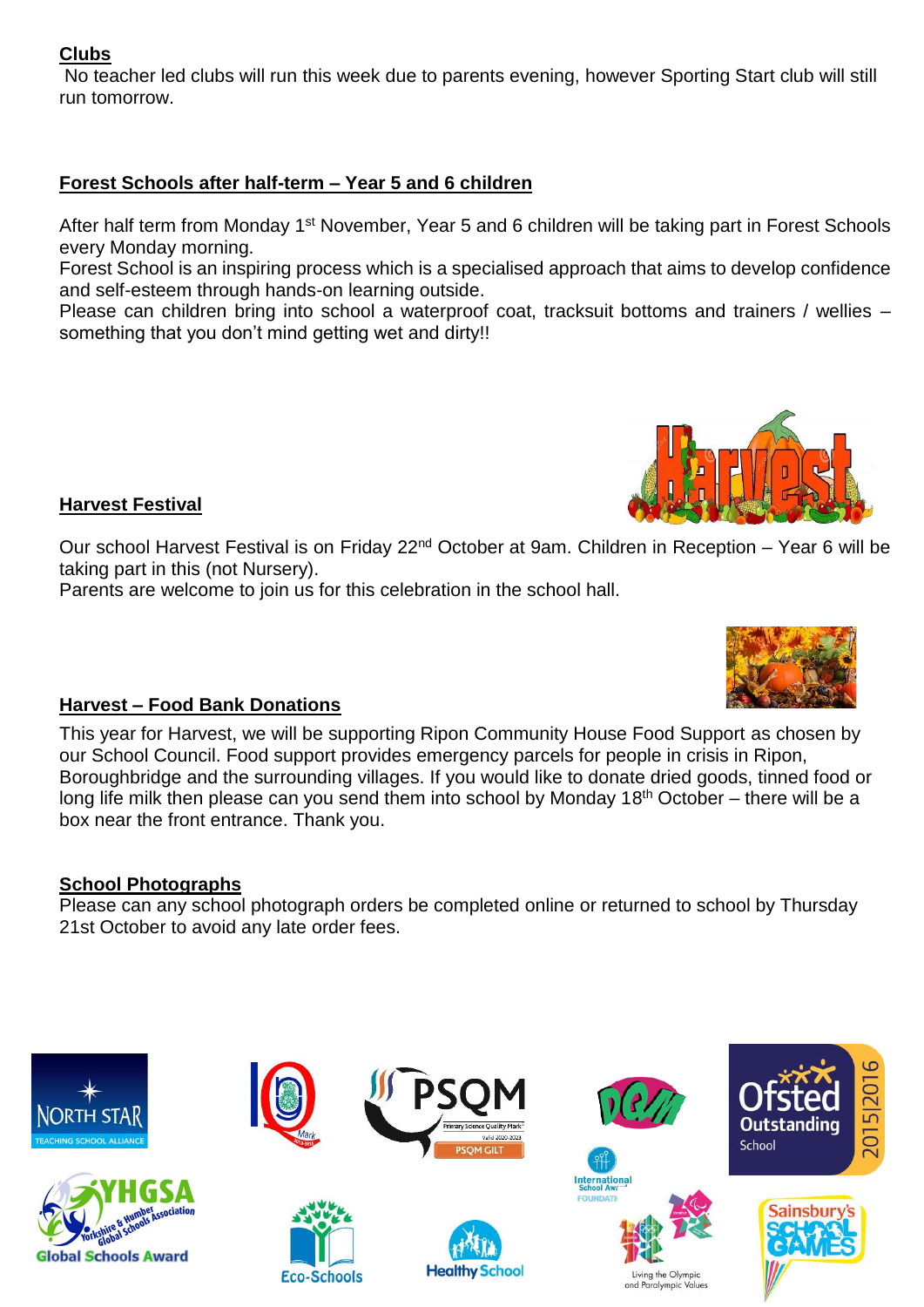# **Billy Bob Buttons – author visit 10th November**

The award-winning, bestselling children's author, Billy Bob Buttons, will be visiting this school on the AFTERNOON of Wednesday 10<sup>th</sup> November.

He is the author of sixteen very popular children's books including Felicity Brady and the Wizard's Bookshop, the bestselling Muffin Monster, Tiffany Sparrow Spook Slayer, The Cool Kids Book Prize winner, WIDE AWAKE, and the UK People's Book Prize winner and bestseller, I think I Murdered Miss. Last year, this book sold over 40,000 in the UK alone and won the 2014 UK People's Book Prize.

Every year, he meets with approx. 50,000 primary school children to deliver his popular literacy workshops. Throughout the afternoon, he will be delivering the workshops to KS1 and KS2 children focusing on Planning a Story, Adventure Writing and Characters.

There will also be an opportunity for your child to meet Mr. Buttons and buy a signed and dedicated book. Attached to this letter is a price list plus lots of information on the different books they can pick from. If you wish your child to buy a signed book, simply put the money (the author will have change with him) in an envelope (with your child's name and class written on the front) and hand it to the school office / class teacher as soon as possible.

Mr. Buttons will be doing the book signing at the end of the school day, so if parents wish to meet him and help their child pick a book, they can do so then.

# **Advance notice – no after school Dandelions on 10 th November 2021**

There will be no after school Dandelions childcare on Wednesday 10<sup>th</sup> November 2021 due to staff training.

# **Promotional School Dinners**

# **Bonfire Night – Friday 5th November**

Sloppy Joe Style Sausages in a Bun Or Bonfire Bean & Cheese Pie With Crusty Bread

> Potato Wedges Sweetcorn and Peas

Chocolate & Vanilla Swirls With an Apple Wedge

# **School Dinners November**

The price for dinner is £2.75 per meal (£13.75 per week). The cost for the month of November is £60.50. Please ensure your Parent Pay account is up to date. It is possible to put credit onto the account to help with budgeting for the month!

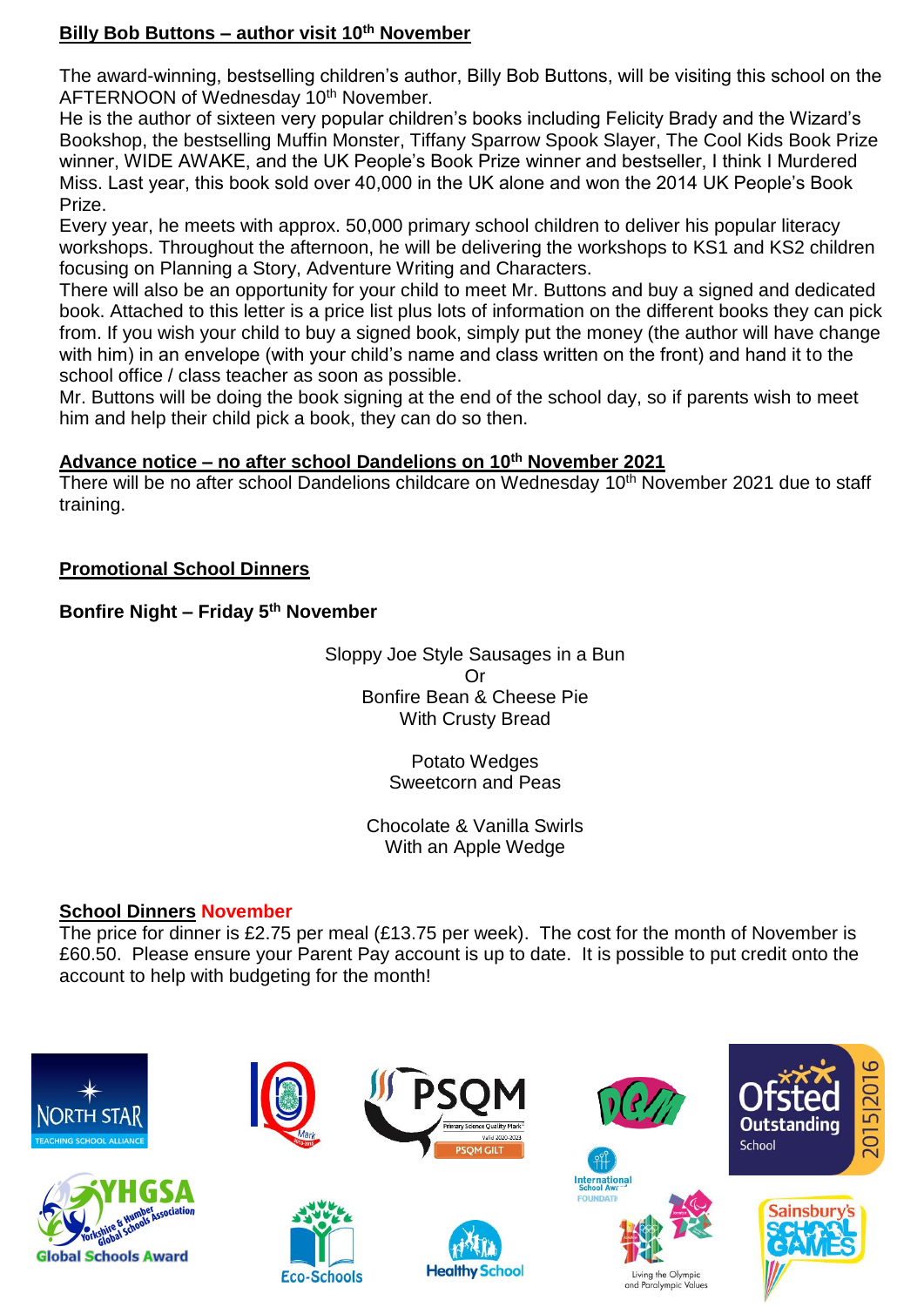# **Children in Need – Friday 19 th November**

We will be supporting Children in Need day on Friday 19<sup>th</sup> November, so if you 'spot' any of the fundraising items on sale and want to buy in advance please feel free to do so. Children will get a chance to wear/use them on the day in school as we are holding a non-uniform day and ask that children bring in £1 donation.

**Applying for a School Place for September 2022 – Moving from Nursery to Reception** If your child was born between 1 September 2017 and 31 August 2018 they are due to start school in 2021-22. Th[e primary school application](https://www.northyorks.gov.uk/applying-place-primary-school) round is now open and **the deadline to apply is 15th January 2022**.

# **Makaton sign of the week**

We have a growing number of children in school who are using Makaton to support their communication. During assemblies, we are continuing on developing some basic signs.

This week's sign is the letter U.

Here is a link to the Makaton site.<https://wetalkmakaton.org/>

# **AWARDS**

#### **Celebration Assembly**

On Friday, we have our Celebration Assembly. This week the following children were given our weekly awards;

# **Celebration Cup**

The cup this week goes to someone who always puts 100% effort into everything they do. They are well liked by everyone due to their compassion and kindness. We are so lucky to have this person in our class. Their smile always brightens our day!

Keep being amazing!

Congratulations and well done to …

Marley!









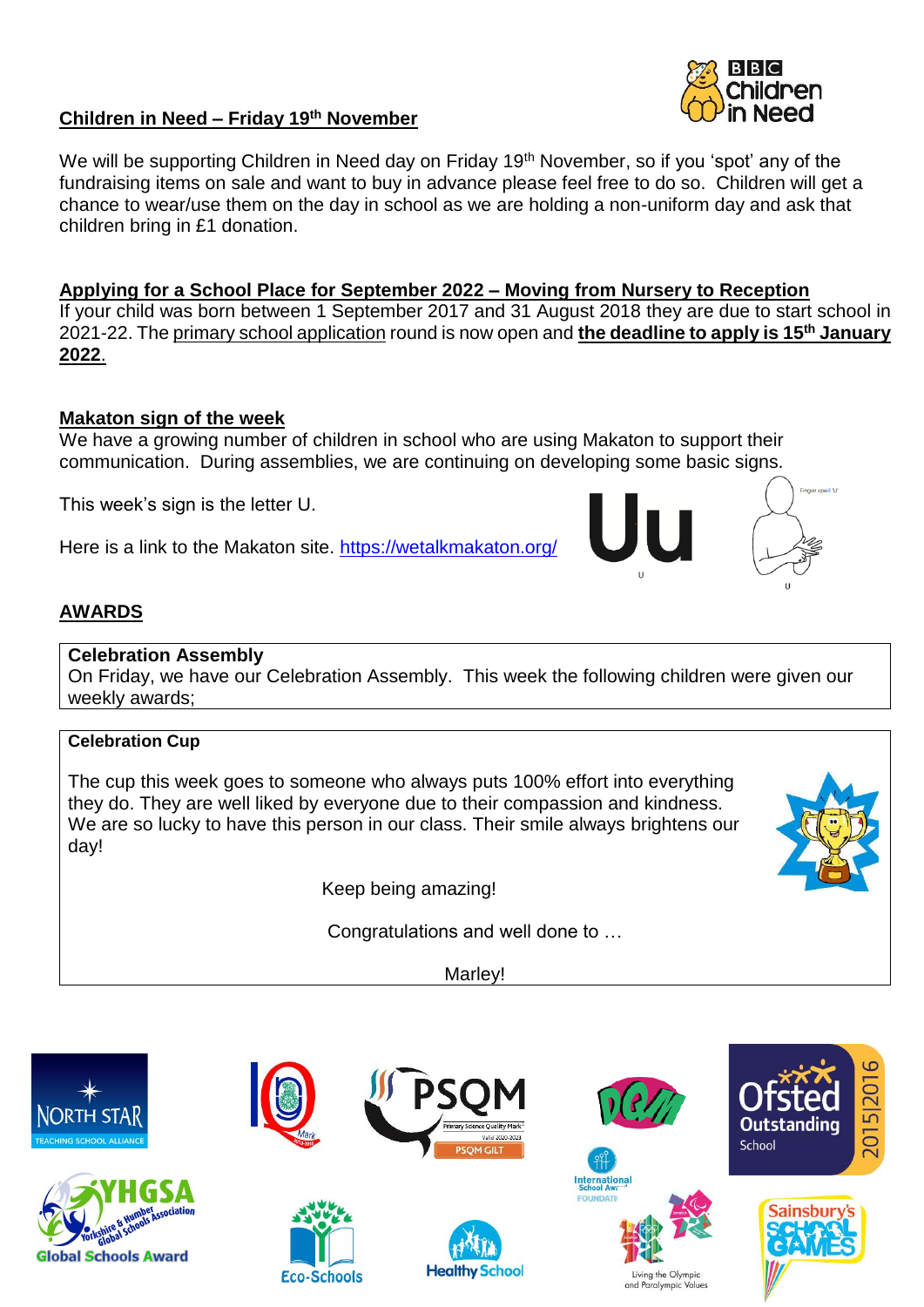#### **Ribbons**



**EYFS** - The ribbon this week goes to someone who has really impressed us with her excellent attitude to learning. She is always keen to share her ideas and is a kind and caring member of our class. We love seeing your big smiley face every day when you come into school! Well done Alice!

**Year 1 / 2 –** The ribbon this week goes to someone who has amazed us with their independence and determination when writing. We love having you in our class with your creativity and imagination. Well done, Isabelle!

**Year 3 / 4** – This week the ribbon goes to someone who has settled in well to our class. This person has lovely manners and always puts their best effort into their learning. Keep up the great work, Theo!

**Year 5 / 6** – The ribbon this week goes to someone who has really impressed me with their hard work and dedication to their learning. This person has been working hard to make their handwriting bigger and their presentation is superb! Keep up the hard work and well done to Rayz!

#### **Values in Action**

This week our Values Award goes to Gabriel. Gabriel has demonstrated the school values of compassion and resilience as he is always kind.



Gabriel was nominated by Junior A.

Well done,

Gabriel!

# **Attendance** Good attendance at school is key to your child's progress.

| Week Commencing 11 <sup>th</sup> October 2021 |            |          |          |  |  |  |
|-----------------------------------------------|------------|----------|----------|--|--|--|
| <b>Reception</b>                              | Year $1/2$ | Year 3/4 | Year 5/6 |  |  |  |
| 93%                                           | 95%        | 98%      | 98%      |  |  |  |

We are looking forward to seeing all the children on Monday 1<sup>st</sup> November.

Kind regards,

Mrs Julie Lyon Head Teacher







**Eco-Schools** 







an the Olympi and Paralympic